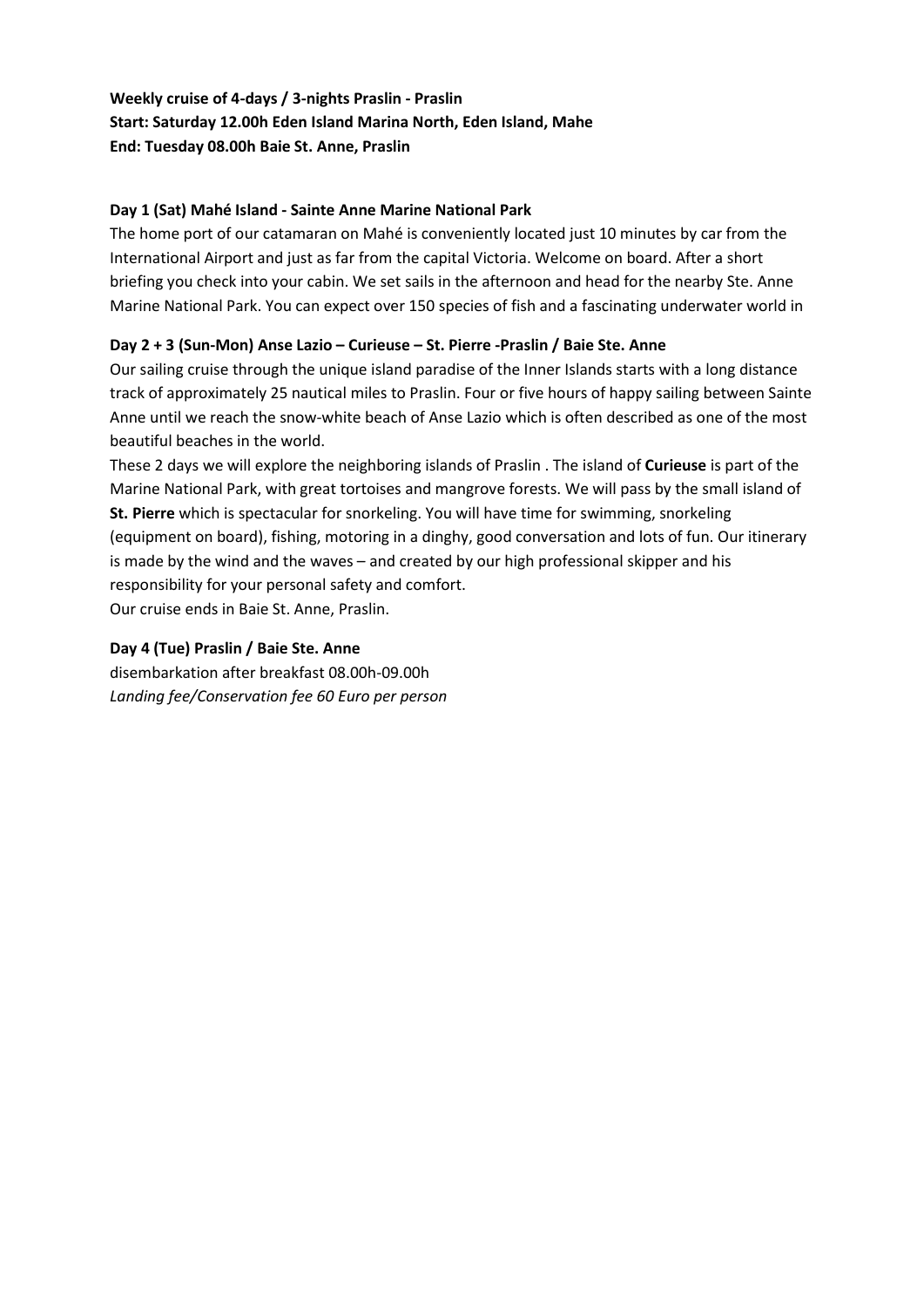# Weekly cruise of 5-days / 4-nights Praslin - Mahe Start: Tuesday 12.00h Baie St. Anne, Praslin End: Saturday 08.00h Eden Island Marina North, Eden Island, Mahe

## Day 1 (Tue) Baie Ste. Anne - Praslin Island / North

We start from the port of Baie St. Anne right next to the ferry boats from / to Mahé and La Digue. Welcome on board. After a short briefing and check into your cabin we set sails in the afternoon. Overnight accommodation is usually anchored in a sheltered bay around the islands of Praslin and La Digue.

## Day 2 - 5 (Wed-Fri) Grand and Petit Soeur- Ile Coco - Félicité - La Digue

Visit the island of Curieuse with its great tortoises and walk through the mangrove forests. If you like hiking you will have the opportunity to find your own dream beach which you will have all for yourself.

Explore the island of Grand Soeur and enjoy snorkeling around Felicité and Isle Cocos which is made of large rocks with strange regular stripes carved by the sea, forming a beautiful sight with a great harmony of shapes and colours. Almost everywhere there is ample opportunity for swimming, snorkeling ( equipment on board), fishing, motoring in a dinghy, good conversation and lots of fun. Rent a bike at La Digue and visit this quiet and beautiful island, with its tracks winding under tall palm trees and along houses with roofs of palm leaves, small coprah factories, fine white sandy beaches and large polished rocks. La Digue might be the most beautiful island in the Seychelles. No cars, only bicycles or carts drawn by oxen.

On Friday we will do the crossing to Mahe. Our cruise ends in our home port at Eden Island Marina. Friday night you will have the opportunity to enjoy the bars and shops at Eden Island Boardwalk.

### Day 5 (Sat) Eden Island Marina / Mahe

disembarkation after breakfast 08.00h-09.00h Landing fee/Conservation fee 80 Euro per person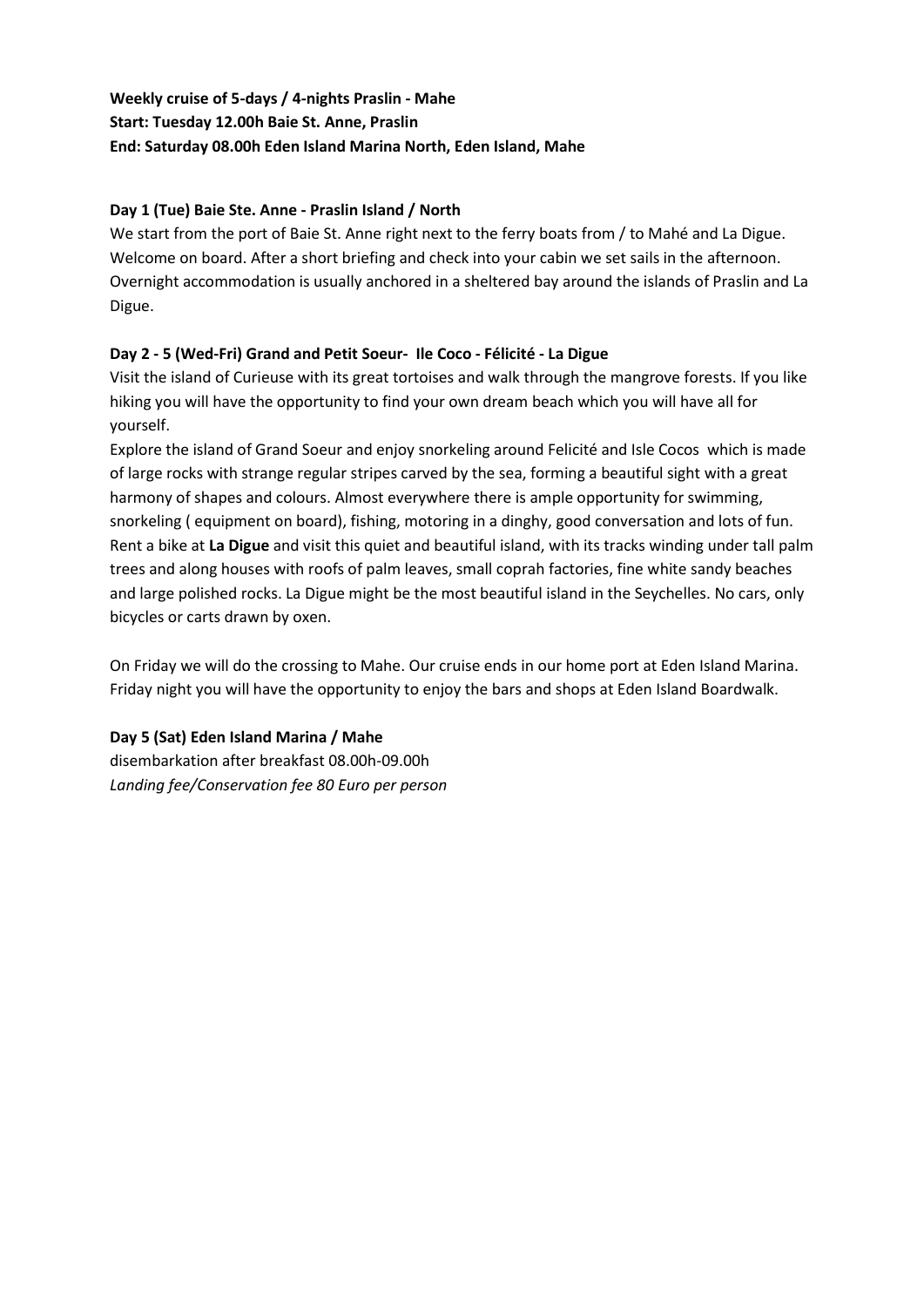# Weekly cruise of 6-days / 5-nights Praslin - Praslin Start: Saturday 12.00h Eden Island Marina North, Eden Island, Mahe End: Thursday 08.00h Baie St. Anne, Praslin

### Day 1 (Sat) Mahé Island - Sainte Anne Marine National Park

The home port of our catamaran on Mahé is conveniently located just 10 minutes by car from the International Airport and just as far from the capital Victoria. Welcome on board. After a short briefing you check into your cabin. We set sails in the afternoon and head for the nearby Ste. Anne Marine National Park. You can expect over 150 species of fish and a fascinating underwater world in this projected nature retreat. No noisy watersports disturbs the idyll. You have the opportunity by snorkel and flippers to explore the magical nature aquarium under the turquoise surface. Anchor in paradise.

## Day 2 - 7 (Sun - Fri) Cousin/Cousine – North of Praslin Island - Curieuse - La Digue - Anse Lazio - Ile Coco - Félicité - Praslin / Baie Ste. Anne

Our sailing cruise through the unique island paradise of the Inner Islands starts with the first of two long distance tracks of approximately 25 nautical miles each. Four or five hours of happy sailing between Sainte Anne and the Inner Islands – and back on day 7! Overnight accommodation is usually anchored in a sheltered bay on the islands of Praslin and La Digue. Also, the ports of La Passe (on La Digue) and Baie Ste. Anne (on Praslin) are running to give you the opportunity to landfall. Rent a bike at La Digue and visit this quiet and beautiful island, with its tracks winding under tall palm trees and along houses with roofs of palm leaves, small coprah factories, fine white sandy beaches and large polished rocks, La Digue might be the most beautiful island in the Seychelles. No cars, only bicycles or carts drawn by oxen.

On Praslin, you should take a walk to the National Park Vallee de Mai. The path wanders in the near obscurity created by the enormous palm leaves of "Cocos de mer". The trunks are 40m high and sway gently in the breeze, making a strange rustling sound as they rub against each other. Since 1968, Cousin Island has been a nature reserve and bird sanctuary with rare species and a few giant tortoises. The island of Curieuse is part of the Marine National Park, more than a hundred tortoises live here. We also cruise to Cocos Island which is made of large rocks with strange regular stripes carved by the sea, forming a beautiful sight with a great harmony of shapes and colours. Almost everywhere there is ample opportunity for swimming, snorkeling (you´ll find equipment on board), fishing, motoring in a dinghy, good conversation and lots of fun. The snow-white beach of Anse Lazio is described as one of the most beautiful beaches in the world. But in the north and east of Praslin are fantastic neighboring islands, like pearls strung on a valuable necklace, one more beautiful than the other. Our itinerary is made by the wind and the waves – and created by our high professional skipper and his responsibility for your personal safety and comfort.

Our cruise ends where it starts: in our home port at Eden Island Marina. Friday night you will have the opportunity to enjoy the bars and shops at Eden Island Boardwalk.

#### Day 6 (Tue) Praslin / Baie Ste. Anne

disembarkation after breakfast 08.00h-09.00h Landing fee/Conservation fee 100 Euro per person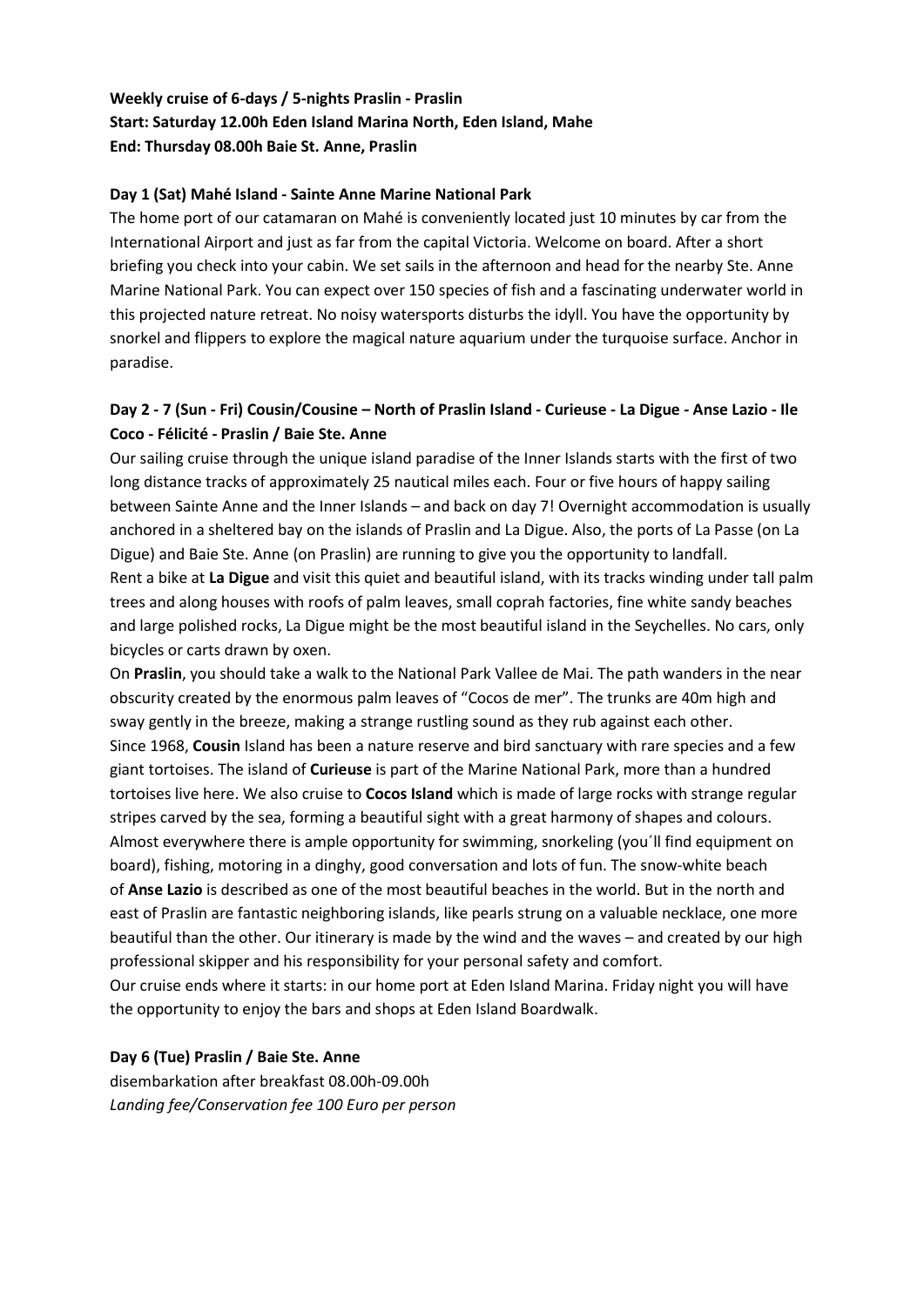Weekly cruise of 6-days / 5-nights Praslin - Praslin Start: Thursday 12.00h Baie St. Anne, Praslin End: Tuesday 08.00h Baie St. Anne, Praslin

## Day 1 (Thu) Baie Ste. Anne - Praslin Island / North

We start from the port of Baie St. Anne right next to the ferry boats from / to Mahé and La Digue. Welcome on board. After a short briefing and check into your cabin we set sails in the afternoon. Overnight accommodation is usually anchored in a sheltered bay around the islands of Praslin and La Digue.

## Day 2 - 5 (Fri - Mon) Curieuse - Ile Coco - Félicité - La Digue - Praslin / Baie Ste. Anne

Visit the island of Curieuse with its great tortoises and walk through the mangrove forests. If you like hiking you will have the opportunity to find your own dream beach which you will have all for yourself.

Explore the island of Grand Soeur and enjoy snorkeling around Felicité and Isle Cocos which is made of large rocks with strange regular stripes carved by the sea, forming a beautiful sight with a great harmony of shapes and colours. Almost everywhere there is ample opportunity for swimming, snorkeling ( equipment on board), fishing, motoring in a dinghy, good conversation and lots of fun. Rent a bike at La Digue and visit this quiet and beautiful island, with its tracks winding under tall palm trees and along houses with roofs of palm leaves, small coprah factories, fine white sandy beaches and large polished rocks. La Digue might be the most beautiful island in the Seychelles. No cars, only bicycles or carts drawn by oxen.

On Praslin, you should take a walk to the National Park Vallee de Mai. The path wanders in the near obscurity created by the enormous palm leaves of "Cocos de mer". The trunks are 40m high and sway gently in the breeze, making a strange rustling sound as they rub against each other. Our itinerary is made by the wind and the waves – and created by our high professional skipper and his responsibility for your personal safety and comfort.

Our cruise ends in Baie Ste. Anne of Praslin.

### Day 6 (Tue) Praslin / Baie Ste. Anne

disembarkation after breakfast 08.00h-09.00h Landing fee/Conservation fee 100 Euro per person